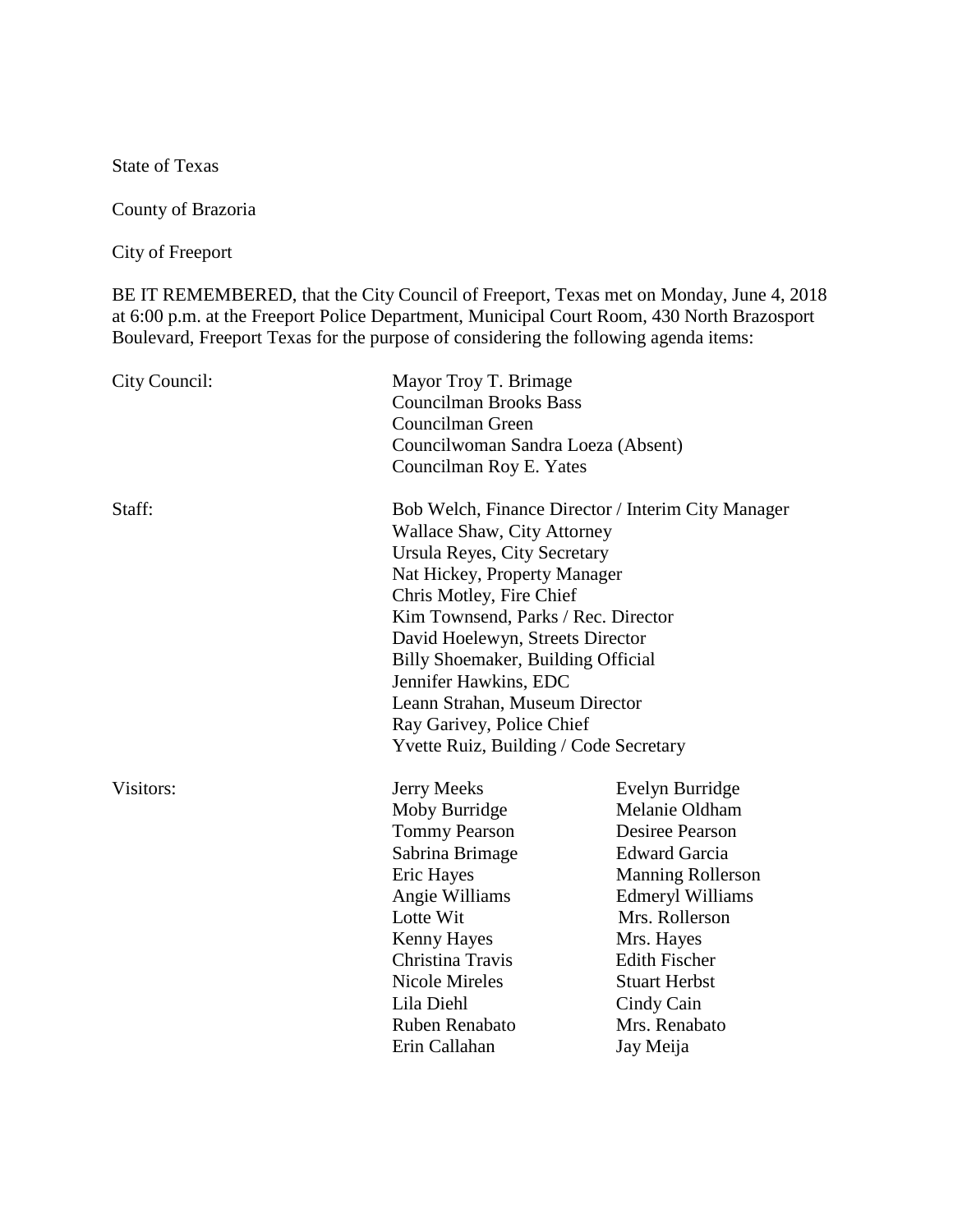Call to order.

Mayor Troy T. Brimage called the meeting to order at 6:00 p.m.

## Invocation.

Wallace Shaw offered the invocation.

## Pledge of Allegiance.

Mayor Troy T. Brimage led the Pledge of Allegiance.

## Attending citizens and their business.

Manning Rollerson talked about the comment that was made at the last council meeting. He said that our elected leaders should watch what they say when it comes to ethnic groups.

Consideration of approving the minutes for May 21, 2018 meeting.

On a motion by Councilman Bass, seconded by Councilman Green, with all present voting "Aye", Council unanimously approved the minutes for May 21, 2018 meeting.

Conduct Joint Public Hearing on and consider approving a proposed replat of a portion of the Stern Subdivision for Joe Rosales.

A quorum of the Planning Commission being present, Mayor Brimage opened the Joint Public Hearing at 6:05 PM.

And on recommendation of a majority of the planning commission a motion was made by Councilman Bass, seconded by Councilman Yates, with all present voting "Aye", Council unanimously approved a proposed replat of a portion of the Stern Subdivision for Joe Rosales.

## Conduct Joint Public Hearing on and consider approving a proposed replat of a portion of Bastrop Bayou Acres.

And on recommendation of a majority of the planning commission a motion was made by Councilman Bass, seconded by Councilman Green, with all present voting "Aye", Council unanimously approved a proposed replat of a portion of Bastrop Bayou Acres.

Mayor Brimage closed the Joint Public Hearing at 6:09 PM.

Consider bids for portion of Groce Street right of way south of the southern boundary of Mystery Harbor Lane and the northern easement of the toe of the northern boundary of the Velasco Townsite levee and authorizing preparation of deed to successful bidder.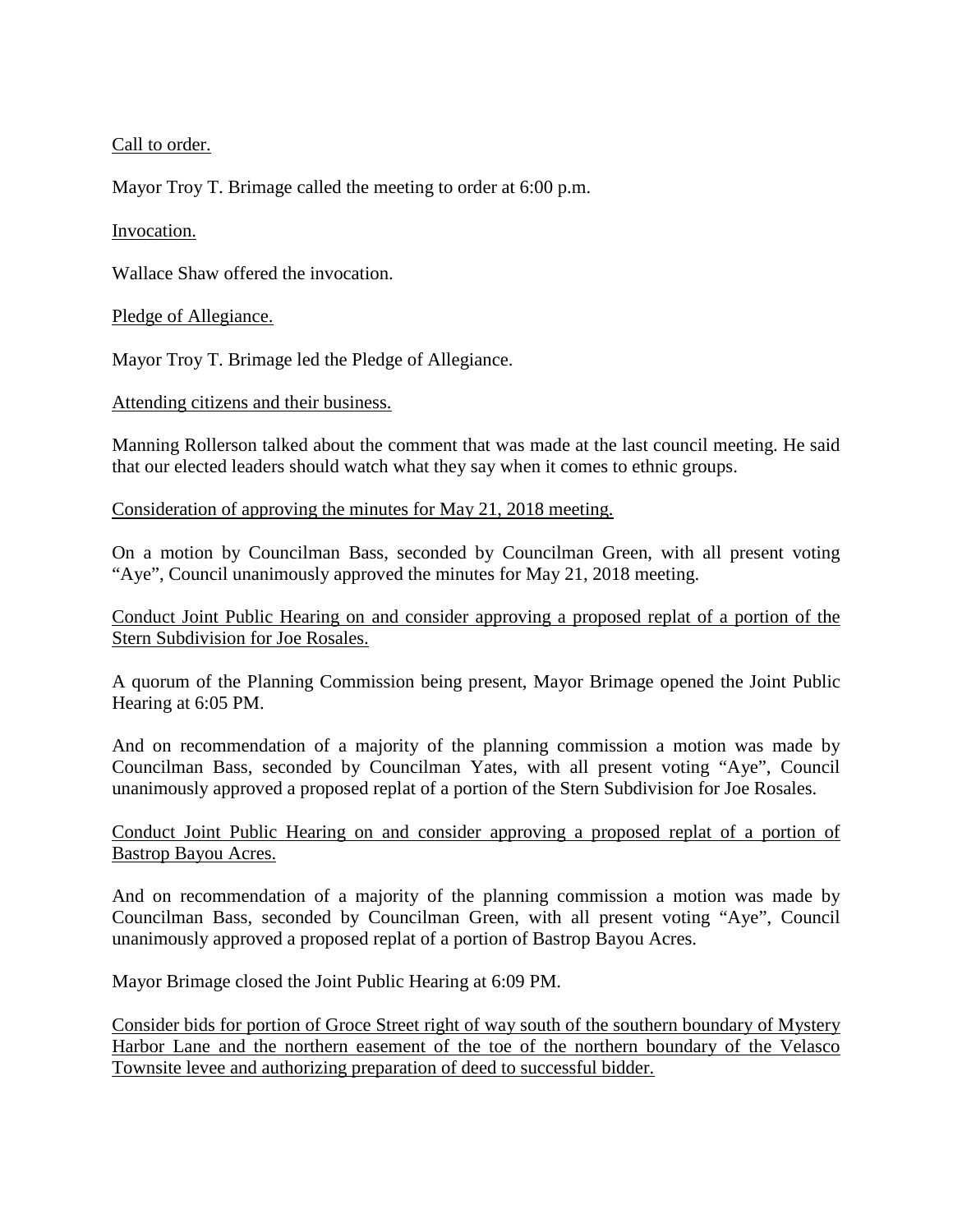Councilman Bass stated that he wanted the agreement to say that something needed to be built or done in the next three years.

On a motion by Councilman Bass, seconded by Councilman Green, with all present voting "Aye", Council unanimously approved for portion of Groce Street right of way south of the southern boundary of Mystery Harbor Lane and the northern easement of the toe of the northern boundary of the Velasco Townsite levee and authorizing preparation of deed to successful bidder.

Update by Brazosport Area Chamber of Commerce on the Brazosport Convention and Visitors Council's tourism promotion and continued funding for marketing efforts.

Edith Fischer, Director of tourism for the Brazosport Convention and Visitors Council. She gave her yearly presentation of how they spend the tax funds that they receive.

Consider choosing a Councilperson to be Liaison for Planning Commission, EDC, Museum and Seniors Citizen Commission.

Planning Commission – Brooks Bass EDC – Kenneth Green Museum – Sandra Loeza Senior Citizen Commission – Troy Brimage

On a motion by Councilman Yates, seconded by Councilman Green, with all present voting "Aye", Council unanimously approved choosing the following Councilperson to be Liaison for;

- Planning Commission
- Economic Development Corporation
- Museum
- Seniors Citizen Commission

Consideration of authorizing preparation of documents for closing, abandoning and selling 8,717.5 (50 X 174.35  $+$  -) square feet of the Division Street ROW located South of Mystery Harbor Lane.

Mr. Page stated that he just wanted to protect the land behind his house and he wanted to know if this would affect anything. Mayor Brimage said no.

Edward Garcia asked that if this was already approved why Council was putting special provisions on the agreement. Mayor Brimage said he wasn't putting special provisions on it but we discussed it last time and we were going to put a three year provision on it.

Mr. Jay Mejia agreed to the three year clause and if he couldn't build in the next three years that the City would give him back the amount he paid for the property. Councilman Bass said that whatever was voted on with Council is what has to be in the agreement. Mr. Mejia accepted the agreement.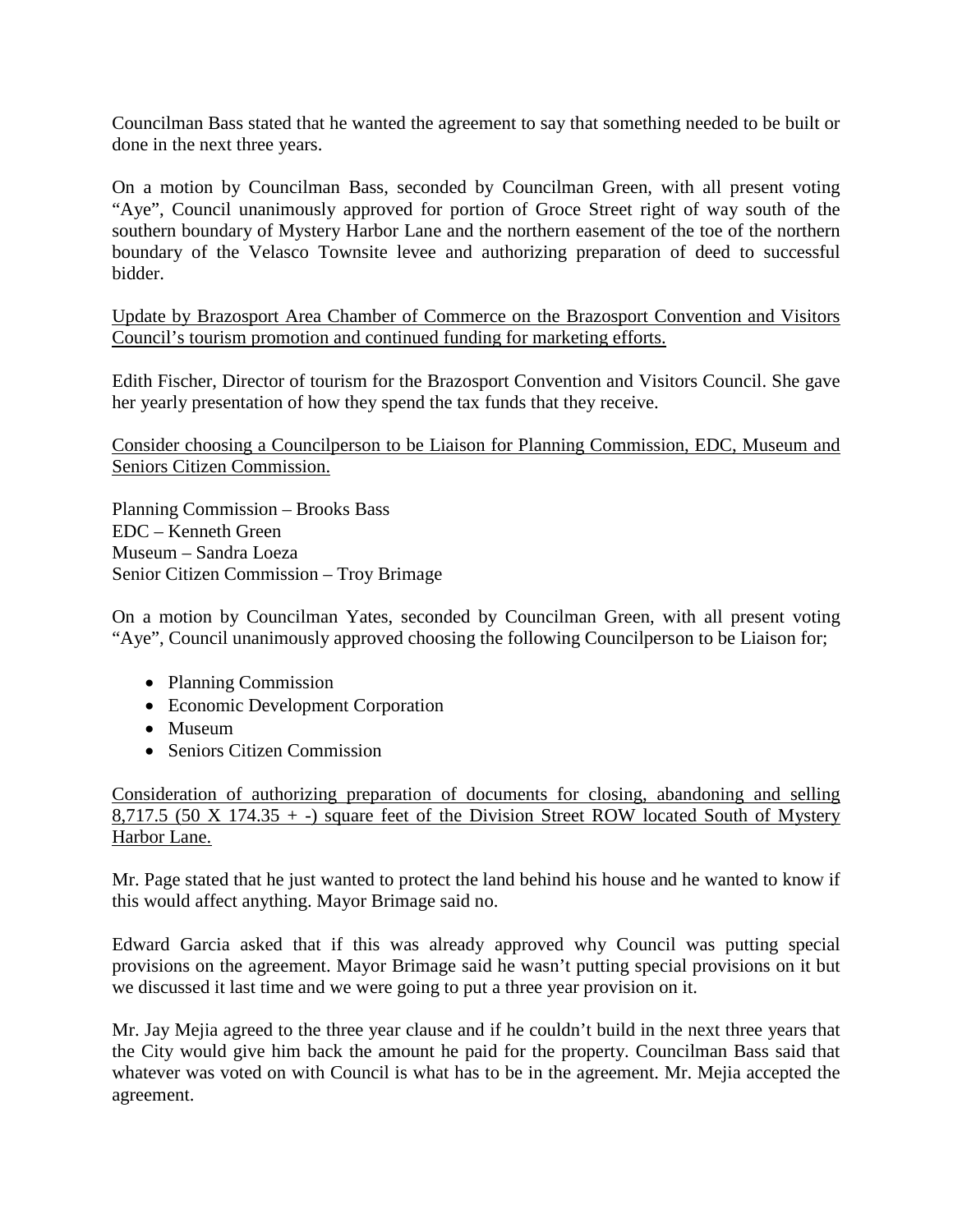# Consideration of taking action on any other item discussed in Executive Session.

No Action Taken.

## Work Session:

# Mayor Troy T. Brimage announcements and comments.

Mayor Brimage said the splash pad is getting close to being done. The sidewalk around the River is completed.

He said the period for the City Manager's application has closed and we will have a Special Meeting next week. We have about four or five weeks before we decide on a City Manager.

## Councilman Green Ward A.

Councilman Green said that he had a few citizens approach him about the Mystery Boat and Antoniell's Root Beer stand. Mayor Brimage stated we are trying to keep the Antoniell's stand as original as possible but keeping it up to code so we can use. He said the Mystery Boat Kim Townsend is working on that but we are trying to restore it.

Councilman Green said that he has noticed in his Ward that the Street Department has been filling in the pot holes.

Councilman Green said that on Yellowstone and Avenue O there are some trees that need to be trimmed because you can't see the stop signs.

## Councilman Bass Ward B.

Councilman Bass said that he wanted closed street signs on West 11<sup>th</sup> and Dixie and Pecan Street because people are still going through there.

Councilman Bass said he wanted to get Velasco Drainage Engineer as we are in hurricane season now and we need to make sure that we get their engineer to help us discuss their process as we are working into our own especially with the flooding on Velasco Street. Mayor Brimage said he would have someone from Velasco Drainage at the next Council Meeting.

Councilman Bass asked David Hoelewyn if he could give him a realistic estimate on how many jobs they could do in a year. Councilman Bass said he wanted to see if they needed assistance with all the Infrastructure Improvements or if the Street Department needed more help.

Councilman Bass asked about the Tiller and David said it should be here by June 12<sup>th</sup> if not a few days earlier.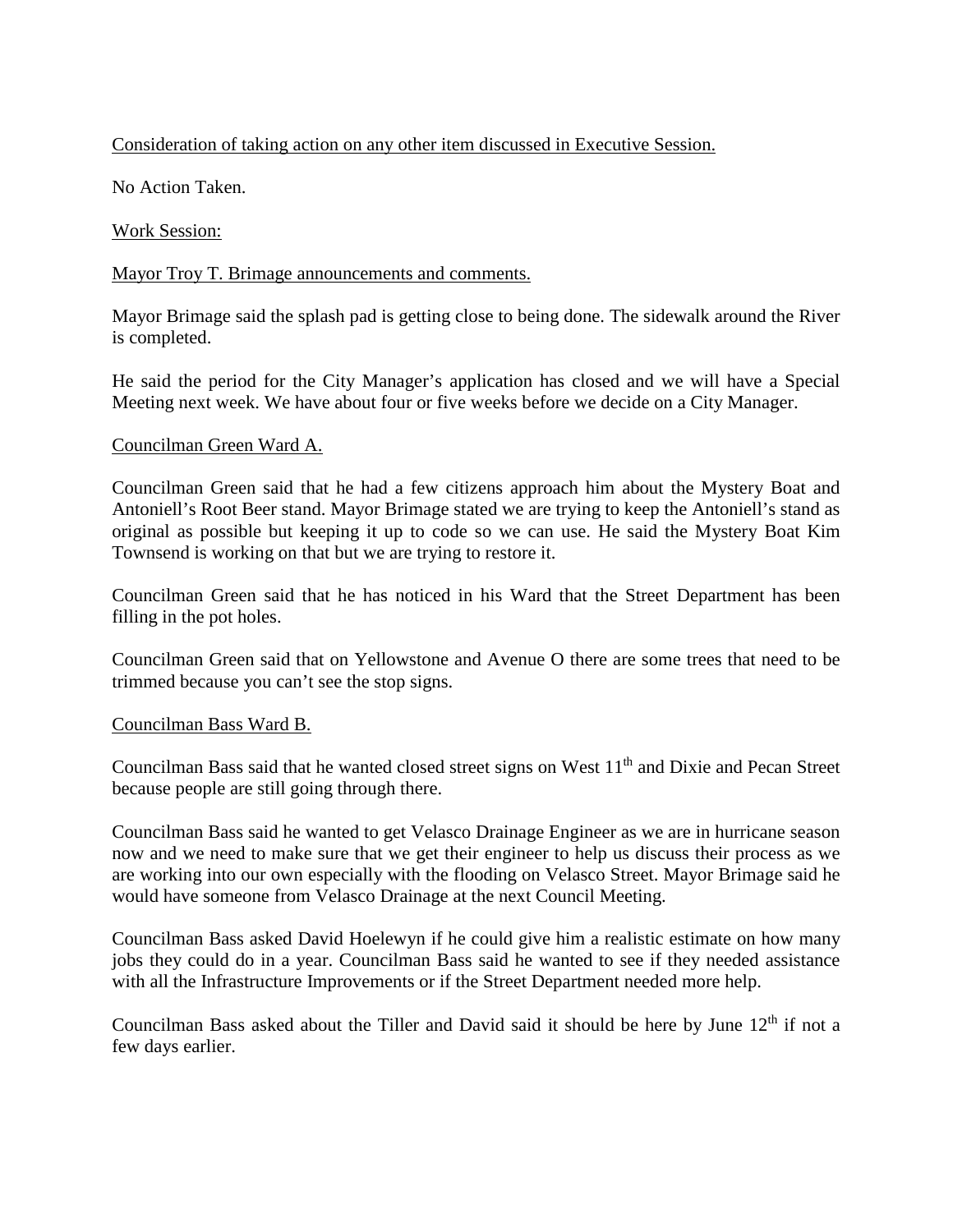Councilman Bass stated the entrance to Velasco from Hwy 36 is getting worse and worse. David said that it is on the Interlocal Agreement with the County and should be done this year.

Councilman Bass also said that he wanted to put on the City's website the letter from George P. Bush Commissioner of Texas General Land Office about Hurricane Preparedness.

Councilwoman Loeza Ward C.

Absent

Councilman Yates Ward D.

Councilman Yates thanked Street Department for the stop signs in front of the Library.

Councilman Yates stated that he saw a speed limit sign on Mystery Harbor Lane but only saw one. David said they are not finished putting them up.

Councilman Yates said that there were twenty seven houses under construction and within the previous years there has only been about two a year.

Councilman Yates said that there was nothing wrong with the Old River fish but we need to figure out something to do with the signs. Councilman Bass said that we should print what is exactly in the letter. Mayor Brimage said that he wants to have David make a sign from the City and put the signs up.

Melanie Oldham said she called Texas Department of State Health and they said that there budget has been cut but that they put those signs along there for the Charter Fishing Boats that go out they need to be aware that the mercury warnings are for the fish up and down the Gulf Coast. Mayor Brimage said we would post a sign.

Councilman Yates announced that the new Bella Roma is open.

Councilman Yates asked what are the rules and regulations for Hurricane Season. Mayor Brimage said we can't force anyone to leave but you have to have a proper ID to get back in.

Mayor Brimage said the concert this Saturday is to get people to come to Freeport.

Mr. Kenny Hayes said that the Intercoastal Pirates will also be playing at On the River for their 30<sup>th</sup> Anniversary.

Updates on current infrastructure.

Commerce Street water and sewer project- Engineering phase Lift Station and Force main – South Avenue A SSO plan camera inspection - hasn't started 1200 Block of Avenue S - water and sewer line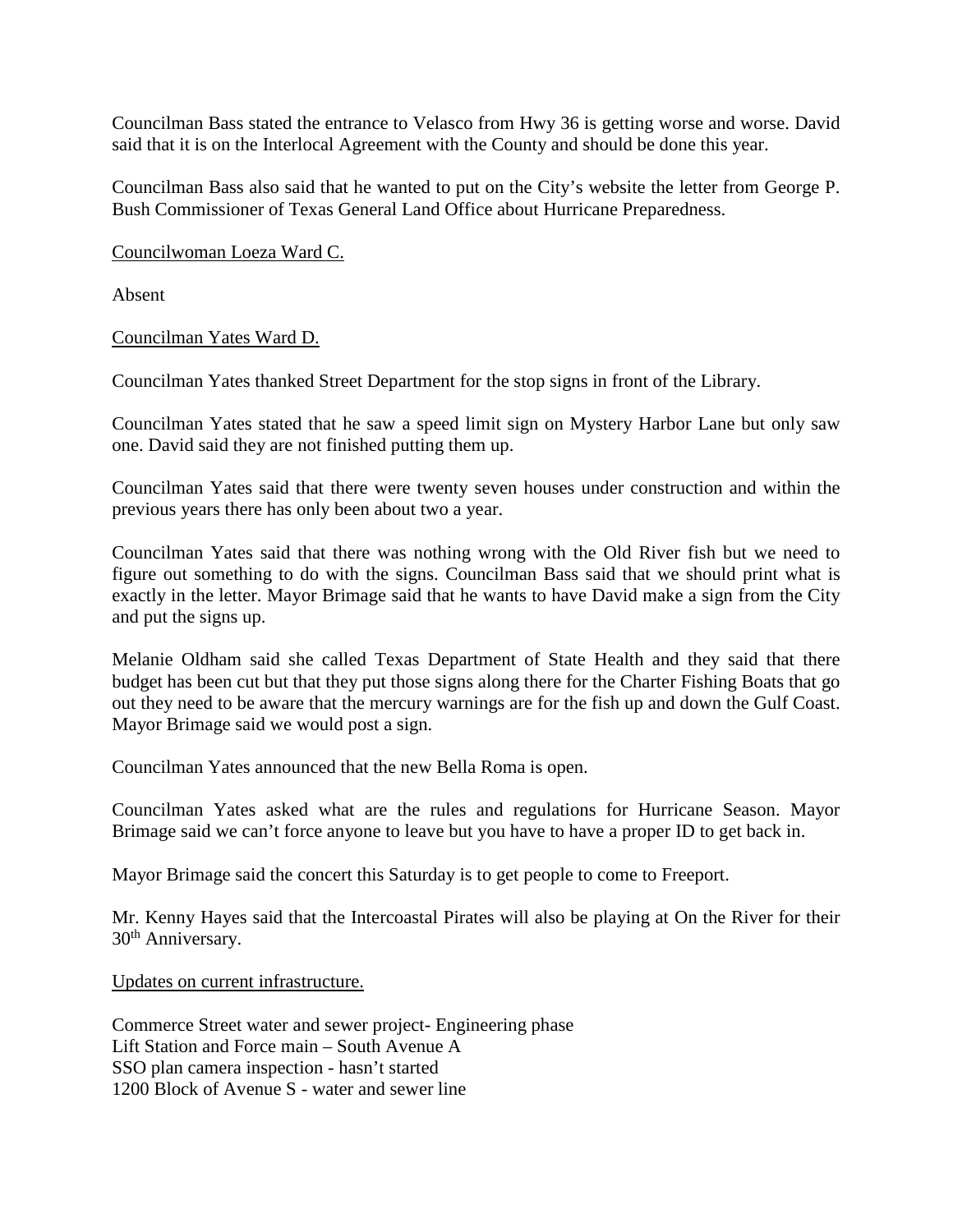Engineer estimate water tower improvements – CDBG Grant funds Beach road improvement FEMA funds – J.P. Bryan Road 1600 Block of North Ave T – culverts being put in 1500 Block of Broad – alley improvements 1600 Block  $5<sup>th</sup>$  Street – curb, gutter and sidewalk

1600 Block  $6<sup>th</sup> Street – curb$ , gutter and sidewalk Yaupon and  $11<sup>th</sup>$  Street – replacing concrete

Update on reports / concerns from Department heads.

Chief Garivey said that it's their fourth year doing the DARE camp it's a free three day event and the kids really enjoy it.

Jennifer Hawkins said that our goals for these concerts are to continue on to the local restaurants around town. She said the next concert will be June 23rd.

Kim Townsend said the splash pad grand opening will be June  $16<sup>th</sup>$ . She also said that the pool is cleaned, drained and has two new diving boards. The fence has not come in but should be opened June  $11<sup>th</sup>$ .

Leann Strahan stated that she is going to start charging for the summer to enter the Museum. She also said the Farmer's Market is this Sunday and they are charging booths \$25.00 dollars that will go towards the Musician and Port o Potties.

Ms. Strahan also said they have a Chamber tour.

Ms. Strahan said they are also planning a fundraiser for June 28<sup>th</sup> which will be a cocktail party and silent auction. She said she still needs sponsors for kidfest.

David Hoelewyn gave a presentation of the work that needs to be done and completed in order for them to do the Interlocal agreement.

Billy Shoemaker said that they have pulled samples for asbestos on Old City Hall and the Freeport Community House and they should be in in a couple of weeks. Mr. Shoemaker also said he visited with the fruit guy on Quintana and made sure he was in compliance.

Mayor Brimage closed open session and opened executive session at 7:16 PM.